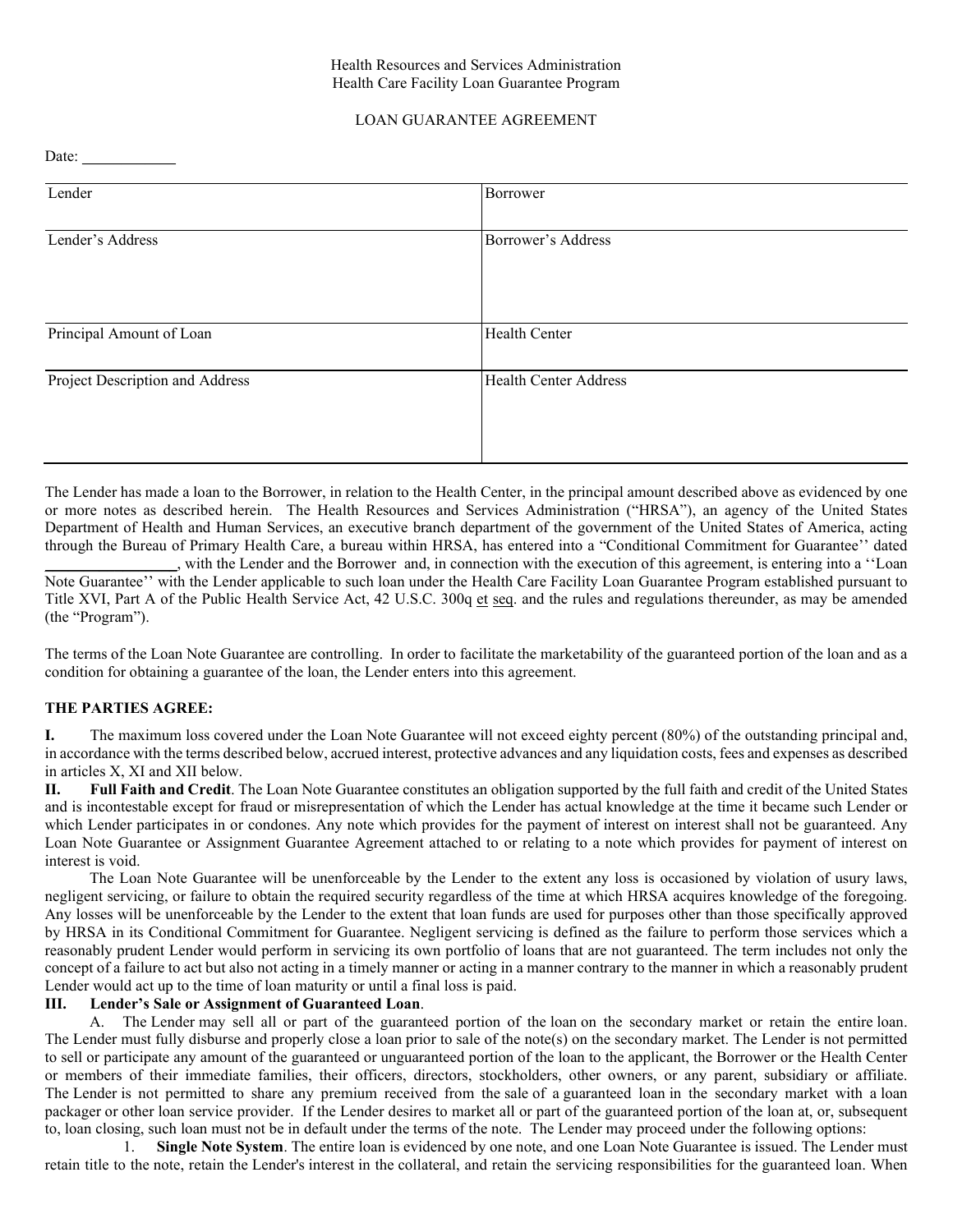the loan is evidenced by one note, the Lender may not at a later date cause any additional notes to be issued. The Lender may assign all or part of the guaranteed portion of the loan to one or more Holders by using an Assignment Guarantee Agreement. The Lender must complete and execute the Assignment Guarantee Agreement and return it to HRSA for execution prior to Holder execution. In order to validate authenticity, Holders are encouraged to consult with HRSA. Additionally, a Certificate of Incumbency and Signature may be requested. The Holder, with prior written notice to the Lender and HRSA, may reassign the unpaid guaranteed portion of the loan, in full, sold under the Assignment Guarantee Agreement. Holders may only reassign the entire guaranteed portion they have received and cannot subdivide or further split the guaranteed portion of a loan or retain an interest strip. Upon notification and completion of the Assignment Guarantee Agreement, the assignee shall succeed to all rights and obligations of the Holder thereunder. Subsequent assignments require prior written notice to the Lender and HRSA using any format, including that used by the Securities Industry and Financial Markets Association (formerly known as the Bond Market Association), together with the transfer of the original Assignment Guarantee Agreement. HRSA will neither execute a new Assignment Guarantee Agreement to effect a subsequent reassignment nor reissue a duplicate Assignment Guarantee Agreement unless the original was lost, stolen, destroyed, mutilated, or defaced. The Assignment Guarantee Agreement clearly states the percentage and corresponding amount of the guaranteed portion it represents and the Lender's servicing fee. A servicing fee may be charged by the Lender to a Holder and is calculated as a percentage per annum of the unpaid balance of the guaranteed portion of the loan assigned by the Assignment Guarantee Agreement. HRSA is not and will not be a party to any contract between the Lender and another party where the Lender sells its servicing fee. HRSA will not acknowledge, approve, nor have any liability to any of the parties of thiscontract.

2. **Multi-Note System**. Under this option, the Lender may provide one note for the unguaranteed portion of the loan and no more than five notes for the guaranteed portion. All promissory notes must reflect the same payment terms. The Lender must retain its interest in the collateral and servicing responsibilities for the guaranteed loan. When the Lender selects this option, the Holder will receive one of the Borrower's executed notes and Loan Note Guarantee attached to the Borrower's note. An Assignment Guarantee Agreement will not be used when the multi-note option is used.

a. At **Loan Closing**: Provide for up to five notes for the guaranteed portion and one note for the unguaranteed portion retained by the Lender. When this option is selected, HRSA will provide the Lender with a Loan Note Guarantee for each of thenotes.

# b. After **Loan Closing**:

(1) Upon written approval by HRSA, the Lender may cause to be issued a series of new notes, as replacement for previously issued guaranteed notes provided:

- (a) The Borrower agrees and executes the new notes.
- (b) The interest rate does not exceed the interest rate in effect when the loan was closed.
- (c) The maturity of the loan is not changed.
- (d) HRSA will not bear any expenses for reissuing of notes.
- (e) There is adequate collateral securing the notes.
- (f) No intervening liens have arisen or have been perfected and the secured lien priority remains the same.
- (g) HRSA will issue the appropriate Loan Note Guarantees to be attached to each of the notes then extant in exchange for the original Loan Note Guarantees which will be canceled by HRSA.

## 3. **Participations**.

a. The Lender may obtain participation in its loan under its normal operating procedures. Participation means a sale of an interest in the loan wherein the Lender retainsthe note, collateralsecuring the note, and all responsibility for loan servicing and liquidation.

b. The Lender may participate both the guaranteed portion of the loan and the unguaranteed portion of the loan.

c. The Lender must retain a majority of the guaranteed portion of the loan and a majority of the unguaranteed portion

# of the loan.

B. When a guaranteed portion of a loan is sold by the Lender to a Holder, the Holder shall thereupon succeed to all rights of Lender under the Loan Note Guarantee to the extent of the portion of the loan purchased. The Lender will remain bound to all the obligations under the Loan Note Guarantee, and this agreement and HRSA Program regulations, and to future HRSA Program regulations not inconsistent with the express provisions hereof. The Lender shall retain all rights to the collateral securing the notes and all responsibility for loan servicing and liquidation. All rights under the security instruments will remain with the Lender and in all cases inure to its and HRSA's benefit notwithstanding any contrary provisions of state law.

- C. The Holder upon written notice to the Lender may resell the unpaid guaranteed portion of the loan sold under provision III A.
- D. The Lender may also repurchase the guaranteed portion of the loan consistent with paragraph 10 of the Loan Note Guarantee.

E. Except as otherwise permitted by this section, neither party to this agreement may sell, assign, encumber or otherwise directly or indirectly transfer all or any portion of its interests, rights or obligations under this agreement without first obtaining the written consent of the other party; provided, however, that HRSA may, to the extent necessary to comply with any legal requirement related to the Program, effect a transfer without the consent of the Lender. No such transfer by HRSA shall modify in any respect the guarantee of the loan pursuant to this agreement and the obligations of the transferee guarantor after giving effect to any transfer shall be backed by the full faith and credit of the United States of America.

**IV.** The Lender agrees loan funds will be used for the purposes authorized in the Program and in accordance with the terms of the Conditional Commitment for Guarantee.

**V.** The Lender certifies that none of its officers or directors, stockholders or other owners has a substantial financial interest in the Borrower or the Health Center. The Lender certifies that none of the Borrower, the Health Center or their respective officers or directors, stockholders or other owners has a substantial financial interest in the Lender.

**VI.** The Lender certifies that it has no knowledge of any material adverse change, financial or otherwise, in the Borrower or the Health Center, the Health Center's business, or any of their respective parents, subsidiaries, or affiliates since it requested a Loan Note Guarantee. **VII.** Lender certifies that a loan agreement or loan instruments concurred in by HRSA has been or will be signed with theBorrower.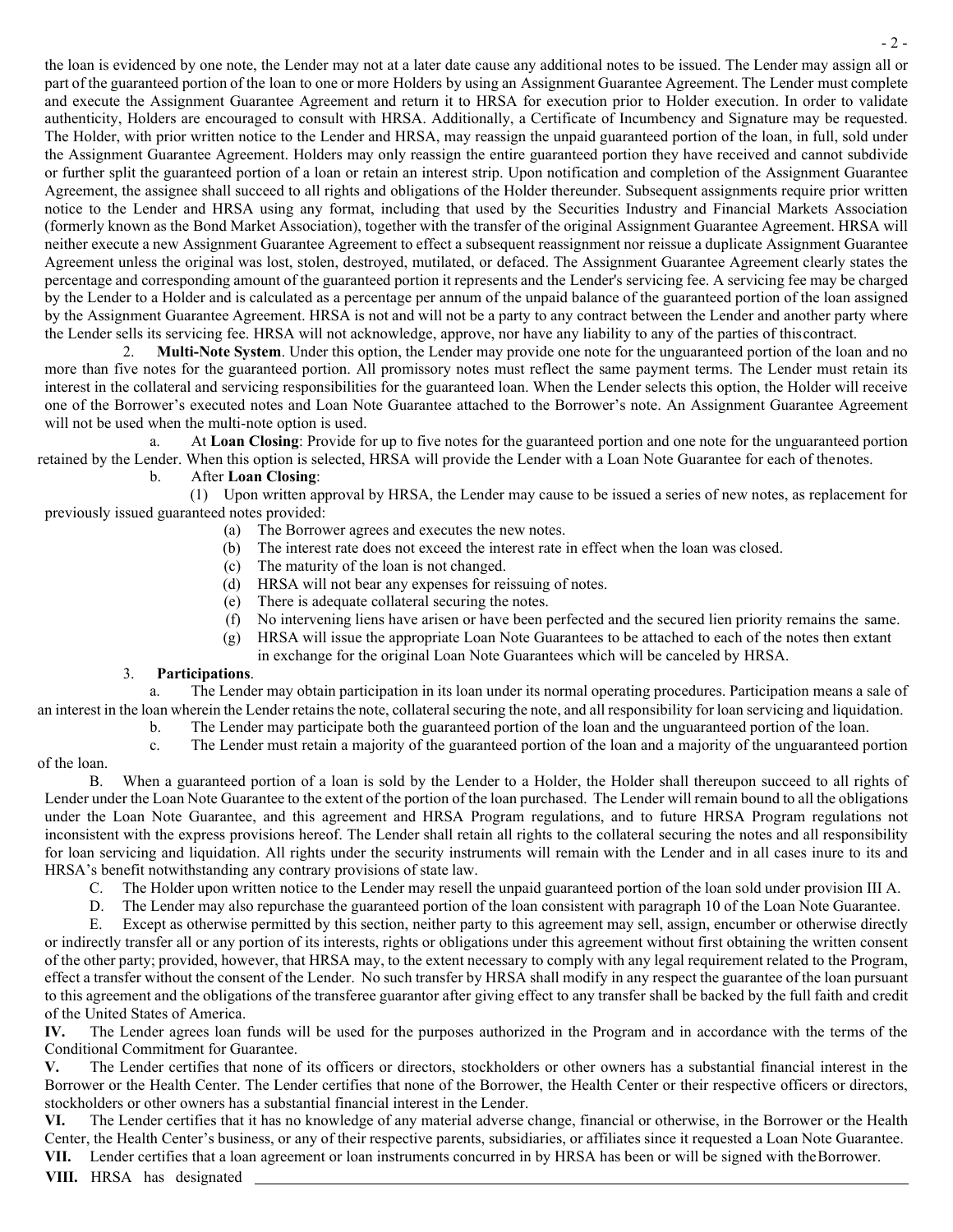(together with its successors and assigns as approved by HRSA), as the "Lender Coordinator" for the Program. The Lender agrees to cooperate with, and comply with the requests of, the Lender Coordinator, to facilitate the timely and efficient administration by the Lender Coordinator of its duties in connection with the transactions contemplated by this agreement and the Program, as it relates to the loan, prior to and post-closing.<br>IX. Servicing

**IX. Servicing** 

A. The Lender must service and administer the loan in a manner consistent with accepted standards of loan servicing employed by prudent lenders generally. The Lender will service the entire loan and will remain mortgagee or secured party of record, notwithstanding the fact that another may hold a portion of the loan. The entire loan will be secured by the same security with equal lien priority for the guaranteed and unguaranteed portions of the loan. The Lender may charge each Holder a servicing fee. The unguaranteed portion of a loan will not be paid first nor given any preference or priority over the guaranteed portion of the loan.

B. Disposition of the guaranteed portion of a loan may be made prior to full disbursement, completion of construction and acquisitions only with the prior written approval of HRSA. Subsequent to full disbursement, completion of construction and acquisition, the guaranteed portion of the loan may be disposed of as provided herein.

It is the Lender's responsibility to see that all construction is properly planned before any work proceeds; that any required permits, licenses or authorizations are obtained from the appropriate regulatory agencies; that the Borrower has obtained contracts through acceptable procurement procedures; that periodic inspections during construction are made and that the Lender Coordinator is notified of deviations from the overall development schedule and that the Lender Coordinator concurs with material deviations to the overall development schedule.

C. Lender's servicing responsibilities include, but are not limited to:

1. Certifying compliance with the covenants and provisions in the note, loan agreement, security instruments, and any supplemental agreements (collectively, the "Loan Documents") and notifying in writing HRSA, the Lender Coordinator and the Borrower of any violation or default under the Loan Documents.

2. Delivery to HRSA and the Lender Coordinator within 45 days of loan closing, true, correct and complete copies of the Loan Documents and the closing/settlement statement executed in connection with the loan (which shall at a minimum set forth a summary of total loan proceeds disbursed at loan closing and a schedule of fees and expenses paid by the Borrower at loan closing). Further, the Lender agrees that upon the request of HRSA and/or the Lender Coordinator, the Lender will furnish to HRSA and the Lender Coordinator complete copies of written draw requests (or similar documentation), if any, submitted by the Borrower and approved by the Lender in connection with advances made subsequent to the loan closing.

3. Approving amendments and modifications to, or waivers of, the provisions of the Loan Documents other than Material Amendments, which such Material Amendments shall require the prior written consent of HRSA. All amendments, modifications and waivers shall be in writing between the Lender and the Borrower. The Lender agrees to provide to HRSA and the Lender Coordinator a true, correct and complete copy of any such amendment, modification, or waiver not later than 20 days after the full execution thereof. The Lender acknowledges that its failure to provide timely and accurate copies of any and all amendments, modifications, and waivers to HRSA and the Lender Coordinator as aforesaid may result in a reduction of the Guarantee Amount, by an amount equal to the damages suffered by HRSA as a result of such failure. The Lender acknowledges that if it executes any Material Amendment without HRSA's prior written consent, HRSA may, in its reasonable discretion, cancel this agreement by written notice to the Lender, and from and after HRSA's delivery of any such notice of cancellation, HRSA shall have no obligations or liabilities hereunder. Any and all requests to enter into a Material Amendment shall be made in writing by the Lender to HRSA and the Lender Coordinator. For purposes of this agreement, a "Material Amendment" of a Loan Document shall mean any amendment or modification that effects:

a. an increase in the principal amount of the notes;

b. an increase in the interest rate of the notes (excluding interest rate changes by means of a variable rate feature previously included in the notes or other interest rate changes expressly provided for in the notes);

c. an extension of the maturity date of the notes;

d. a waiver of any claim or defense of the Lender against the Borrower or any other person liable for payment of all or any portion of the loan;

e. any sale, assignment or other change or transfer of legal or equitable control of the Borrower or the Health Center or the issuance, sale, merger, consolidation, transfer, pledge, assignment or disposition of any ownership interest of the Borrower or the Health Center;

any further assignment, pledge or disposition of the collateral securing the loan or any part thereof (other than dispositions related to the preservation of collateral in accordance with Section IX.7(d) below); or

g. the voluntary creation or imposition of a lien or encumbrance on any loan collateral (other than the liens and encumbrances expressly contemplated by the loan documents).

For the avoidance of doubt, ordinary course structural changes to a loan or the related Loan Documents resulting from a New Markets Tax Credits financing shall not constitute a Material Amendment hereunder.

4. Receiving all payments on principal and interest on the loan as they fall due and promptly remitting and accounting to any Holders of their pro rata share thereof determined according to their respective interests in the loan, less only Lender's servicing fee. The loan may be reamortized, renewed, rescheduled or written down only with agreement of the Lender and Holders of the guaranteed portion of the loan and only with HRSA's written concurrence.

5. Inspecting the collateral as often as necessary to properly service the loan.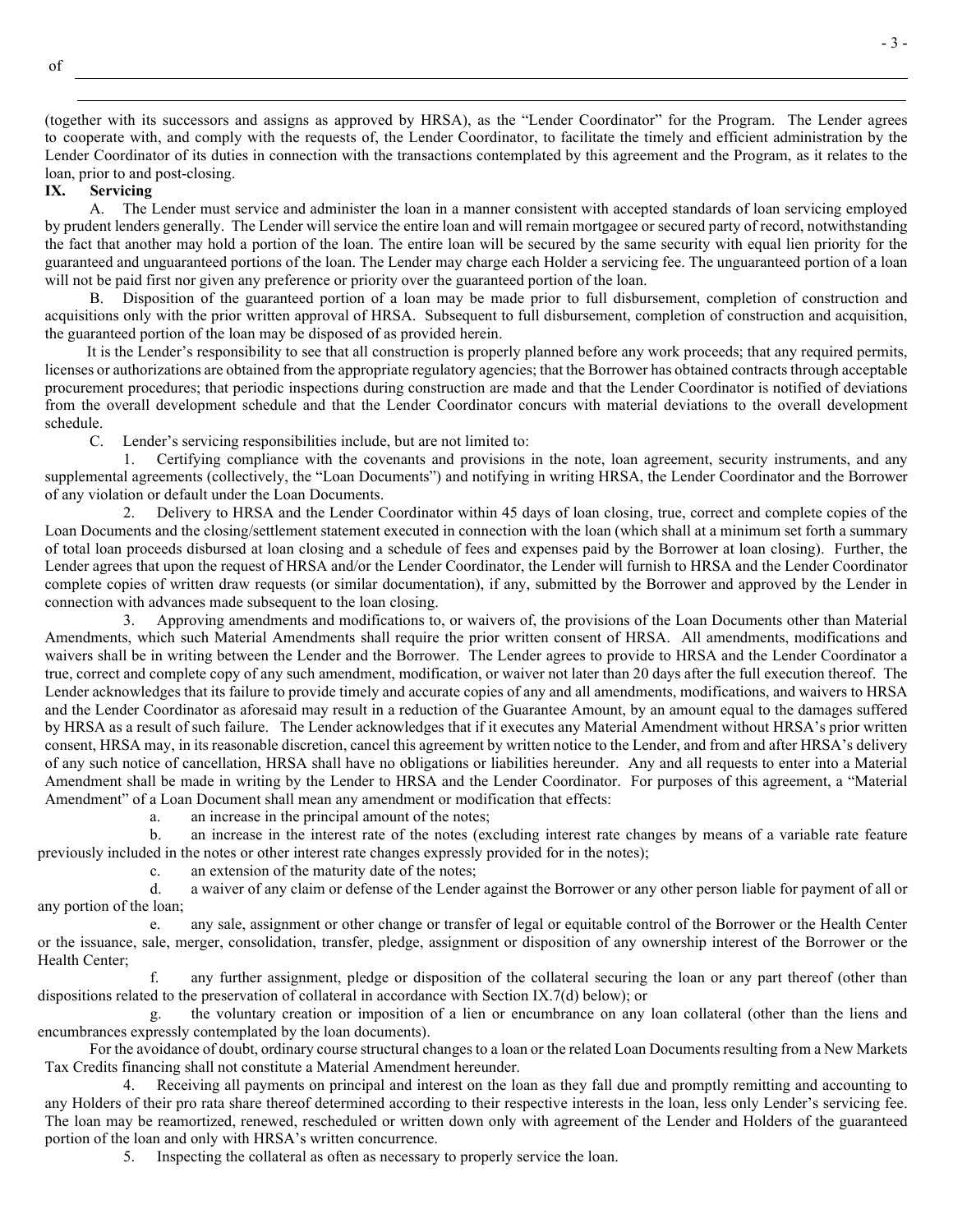6. Assuring that adequate insurance is maintained. This includes hazard insurance obtained and maintained with a loss payable clause in favor of the Lender as the mortgagee or secured party and Fidelity Bond coverage if required.

7. Protecting the collateral by doing the following:

- a. Assuring that taxes, assessments or ground rents against or affecting collateral are paid;
- b. Protecting the collateral during any litigation, including but not limited to foreclosure or bankruptcy;

c. Using insurance payments (in the event there is a loss, e.g., from a fire), or condemnation or other similar payments to either pay down the debt (in lien priority order) or replace the "loss" through rebuilding or acquiring replacement collateral – with HRSA approval;

d. Using the proceeds from the sale or disposition of collateral to either (1) pay down the debt (in lien priority order) or (2) if machinery, equipment or furniture is being disposed of, the lender may use those proceeds to acquire replacement machinery, equipment or furniture. In the case of (2), the Lender may use up to \$ of proceeds for r equipment or furniture. In the case of (2), the Lender may use up to  $\$ approval; amounts in excess thereof shall require HRSA's approval; and

e. Assuring the Borrower and Health Center comply with all laws and ordinances that pertain to the loan, the collateral and the facility.

8. Assuring that if personal or corporate guarantees are part of the collateral, current financial statements from such loan guarantors will be obtained and copies provided to HRSA at such time and frequency as required by the loan agreement or Conditional Commitment for Guarantee. In the case of guarantees secured by collateral, assuring the security is properly maintained.

9. Obtaining the lien coverage and lien priorities specified by the Lender and agreed to by HRSA, properly recording or filing lien or notice instruments to obtain or maintain such lien priorities during the existence of the guarantee by HRSA.

10. Assuring that the Borrower obtains marketable title to the collateral.

11. Assuring that the Borrower (any party liable) is not released from liability for all or any part of the loan, except in accordance with HRSA regulations.

12. Providing HRSA and the Lender Coordinator with loan status reports quarterly within 60 days of the end of each calendar year quarter, indicating loan and payment status and covenant compliance, on the form provided by the Lender Coordinator. Each report must be accompanied by the Borrower and the Health Center's unaudited quarterly balance sheet, income and expense reports with comparison to budget, calculations for financial ratio covenants when tested under the Loan Documents, and quarterly billable visit volume with comparison to budget.

13. Obtaining from the Borrower or the Health Center, and providing to HRSA and the Lender Coordinator the following:

a. All financial statements and reports of the Borrower or the Health Center set forth in the Loan Documents, as and when the same are required to be delivered pursuant to the Loan Documents; provided that HRSA and the Lender Coordinator shall receive audited financial statements no later than 150 days after the fiscal year end of the Borrower or the Health Center. The Lender is responsible for analyzing the financial statements, taking any servicing actions and providing a record of actions to HRSA and the Lender Coordinator;

b. Promptly following any request by HRSA or the Lender Coordinator, such additional information, reports and statements respecting the Borrower's or the Health Center's business operations and financial condition, the collateral and/or any affiliated business and investments, as HRSA or the Lender Coordinator may request (including, without limitation, any information, schedules, or reports as shall be required from time to time by regulatory governmental agencies having supervisory authority over HRSA;

c. As soon as available, and in all events within 7 days after the Borrower or the Health Center receives notice or knowledge thereof or learns facts which would lead a reasonable person to undertake diligent inquiry with respect thereto, a report or statement executed by an executive officer of the Borrower or the Health Center, in reasonable detail and in form acceptable to the Lender Coordinator, with respect to: (1) the occurrence of any default under the Loan Documents or any act, event or condition which, with notice or the passage of time, or both, would constitute an default under the Loan Documents, and any action taken or contemplated with respect thereto; (2) the occurrence of any default under any lease or HRSA grant document; (3) the existence of any act, event, condition or change in status of any pending or threatened litigation or administrative proceeding or investigation against or affecting the Borrower or the Health Center or any of their respective property which, if determined adversely, would have a material adverse effect upon the financial condition or operations of the Borrower or the Health Center or prejudice HRSA's rights under this agreement, the notes, the collateral or any Loan Document, and any reserves set aside or to be set aside in connection with any such proceedings in accordance with GAAP; (4) any act, event or condition that would cause any of the Borrower's representations to HRSA in the Loan Documents to no longer be true and accurate; and (5) any report, citation, notice, demand or other written or oral communication concerning the Health Center to or from any governmental agency or entity empowered to enforce, investigate or oversee compliance with any applicable law, including, without limitation, any environmental requirements.

d. As soon as available and in any event within 45 days prior to the beginning of each fiscal year of the Health Center, commencing with the fiscal year beginning 1, 20, for each of the Borrower and the Health Center, (1) , for each of the Borrower and the Health Center, (1) an annual operating budget for the ensuing fiscal year, approved by the board of directors, board of managers or other governing body of the Borrower or the Health Center, which shall include projected revenues and expenses, in such detail and by such categories as may be requested by HRSA and the Lender Coordinator; (2) an annual strategic plan for the ensuing fiscal year, or updates to a pre-existing long term strategic plan reflecting expectations for the ensuing year; and (3) a schedule of anticipated sources of financing, including grants and loans, for the ensuing fiscal year.

Add additional reporting obligations due to the Lender under the Loan Documents:

14. Monitoring the use of loan funds to assure they will be used in accordance with the requirements of the Program. **X. Default**.

A. The Lender will notify HRSA and the Lender Coordinator when the Borrower is 30 days past due on a payment or if the Borrower or the Health Center has not met its responsibilities of providing the required financial statements to the Lender or is otherwise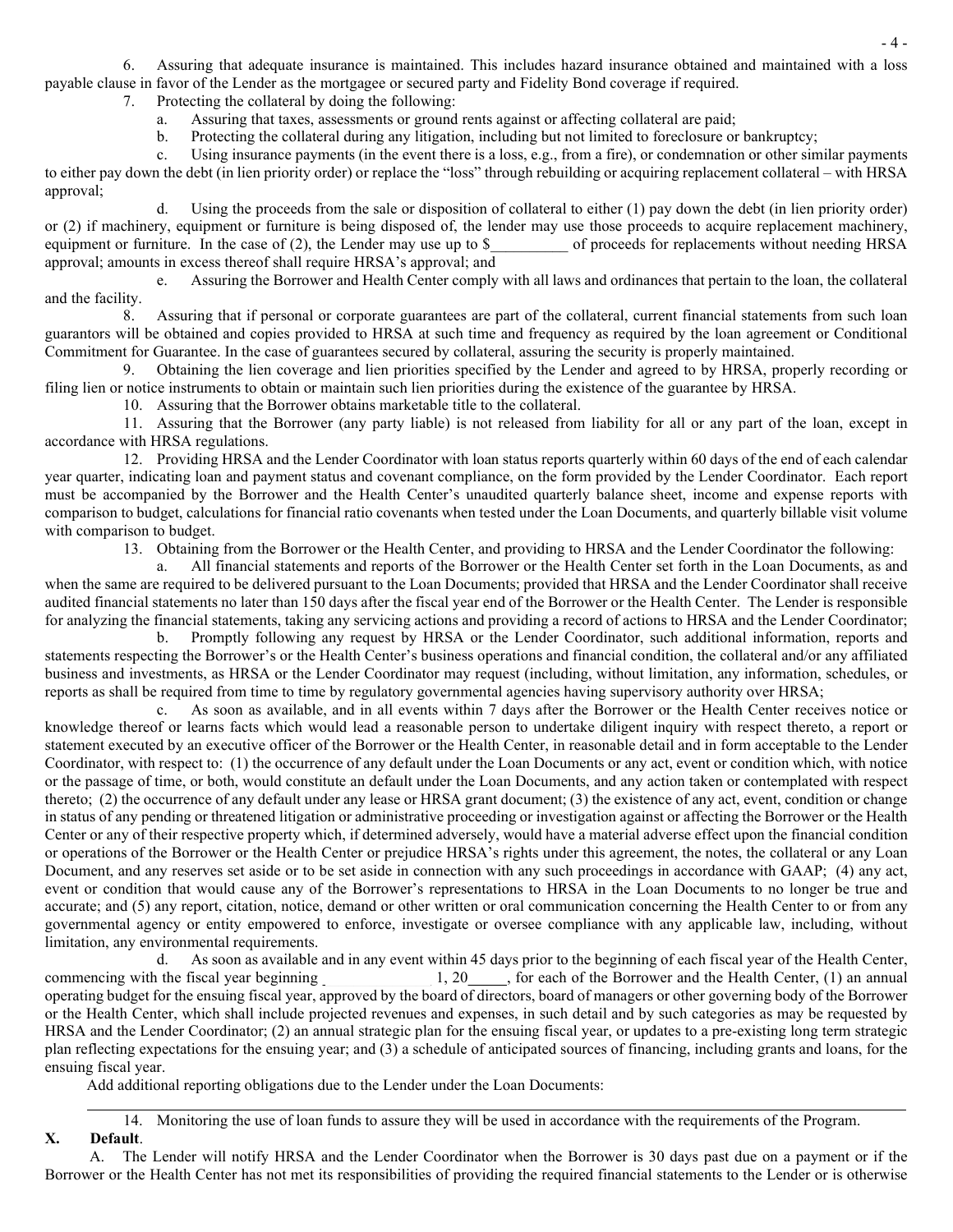in default. The Lender will notify HRSA and the Lender Coordinator of the status of a Borrower's default in a manner consistent with the template provided by HRSA. A meeting will be arranged by the Lender with the Borrower and HRSA to resolve the problem. Actions taken by the Lender with written concurrence of HRSA will include, but are not limited to the following or any combination thereof

- 1. Deferment of principal payments (subject to rights of any Holder).
- 2. An additional temporary loan by the Lender to bring the account current.
- 3. Reamortization of or rescheduling the payments on the loan (subject to rights of any Holder).
- 4. Transfer and assumption of the loan.<br>5. Reorganization.
- Reorganization.
- 6. Liquidation.
- 7. Subsequent loan.

8. Changes in interest rates with HRSA, Lender, and the Holders approval; provided, such interest rate is adjusted proportionally between the guaranteed and unguaranteed portion of the loan and the type of rate remains the same.

B. The Lender will negotiate in good faith in an attempt to resolve any problem to permit the Borrower to cure a default, where reasonable.

C. The Lender has the option to repurchase the unpaid guaranteed portion of the loan from the Holder within 30 days of written demand by the Holder when: (a) the Borrower is in default not less than 60 days in payment of principal or interest due on the loan or (b) the Lender has failed to remit to the Holder its pro rata share of any payment made by the Borrower within 30 days of its receipt thereof. The repurchase by the Lender will be for an amount equal to the unpaid guaranteed portion of the principal and accrued interest less the Lender's servicing fee. The Loan Note Guarantee will not cover the note interest to the Holder on the guaranteed loan accruing after 90 days from the date of the demand letter to the Lender requesting the repurchase. The Holder will concurrently send a copy of the demand to HRSA and the Lender Coordinator. The Lender will accept an assignment without recourse from the Holder upon repurchase. The Lender is encouraged to repurchase the loan to facilitate the accounting for funds, resolve the problem, and to permit the Borrower to cure the default, where reasonable. The Lender will notify the Holder, HRSA and the Lender Coordinator of its decision.

D. If the Lender does not repurchase as provided by paragraph C, the Holder may submit a written demand to HRSA to purchase from Holder the unpaid principal balance of the guaranteed portion herein together with accrued interest to the date of HRSA's purchase.

The Holder will concurrently send a copy of the demand to HRSA, the Lender Coordinator and the Lender. The Holder will include in its demand to HRSA: (a) evidence of its right to require payment from HRSA; and (b) the amount due including unpaid principal, unpaid interest to date of demand and interest subsequently accruing from date of demand to proposed payment date. Such evidence will consist of either the originals of the Loan Note Guarantee and note properly endorsed to HRSA or the original of the Assignment Guarantee Agreement properly assigned to HRSA without recourse including all rights, title, and interest in the loan. HRSA will be subrogated to all rights of the Holder. The Loan Note Guarantee will not cover the note interest to the Holder on the guaranteed loans accruing after 90 days from the date of the original demand letter of the Holder to the Lender requesting the repurchase. Unless otherwise agreed to by HRSA, such proposed payment will not be later than 30 days from the date of the Holder's demand to HRSA.

HRSA or the Lender Coordinator will promptly notify the Lender of the Holder's demand for payment. The Lender will promptly provide HRSA and the Lender Coordinator with the information necessary for HRSA's determination of the appropriate amount due the Holder. Any discrepancy between the amount claimed by the Holder and the information submitted by the Lender must be resolved before payment will be approved. HRSA will notify both parties who must resolve the conflict before payment by HRSA will be approved. Such a conflict will suspend the running of the 30 day payment requirement. Upon receipt of the appropriate information, HRSA will review and verify the demand and remit a check to the Holder.

E. Lender consents to the purchase by HRSA and agrees to furnish on request by HRSA or the Lender Coordinator a current statement certified by an appropriate authorized officer of the Lender of the unpaid principal and interest then owed on the loan and the amount due the Holders. Lender agrees that any purchase by HRSA does not change, alter or modify any of the Lender's obligations to HRSA arising from the loan or guarantee, nor does such purchase waive any of HRSA's rights against Lender and HRSA will have the right to set-off against Lender all rights inuring to HRSA from the Holder against HRSA's obligation to Lender under the Loan Note Guarantee. To the extent HRSA holds a portion of a loan, it will not be paid to the Lender.

F. Servicing fees assessed by the Lender to a Holder are collectible only from payment installments received by the Lender from the Borrower. When HRSA purchases from a Holder, HRSA will pay the Holder only the amounts due the Holder, and HRSA will not reimburse the Lender for servicing fees assessed to a Holder and not collected from payments received from the Borrower. No servicing fee shall be charged HRSA, and no such fee is collectible from HRSA.

**XI. Liquidation**. If the Lender concludes that liquidation of a guaranteed loan account is necessary because of one or more defaults or third party actions that the Borrower cannot or will not cure or eliminate within a reasonable period of time, a meeting will be arranged by the Lender with HRSA. When HRSA concurs with the Lender's conclusion or at any time concludes independently that liquidation is necessary, it will notify the Lender and the matter will be handled as follows:

The Lender will liquidate the loan unless HRSA, at its option, decides to carry out liquidation.

When the decision to liquidate is made, the Lender may proceed to purchase from Holders the guaranteed portion of the loan. The Holders will be paid according to the provisions in the Loan Note Guarantee or the Assignment Guarantee Agreement. If the Lender does not purchase the guaranteed portion of the loan, HRSA will be notified immediately in writing, HRSA will then purchase the guaranteed portion of the loan from the Holder. If HRSA holds any of the guaranteed portion, HRSA will be paid first its pro rata share of the proceeds from liquidation of the collateral.

A. **Lender's proposed method of liquidation.** Within 30 days after the decision to liquidate, the Lender will advise HRSA in writing of its proposed detailed method of liquidation (called a liquidation plan) and will provide HRSA with:

1. Such proof as HRSA requires to establish the Lender's ownership of the guaranteed loan promissory notes and related security instruments.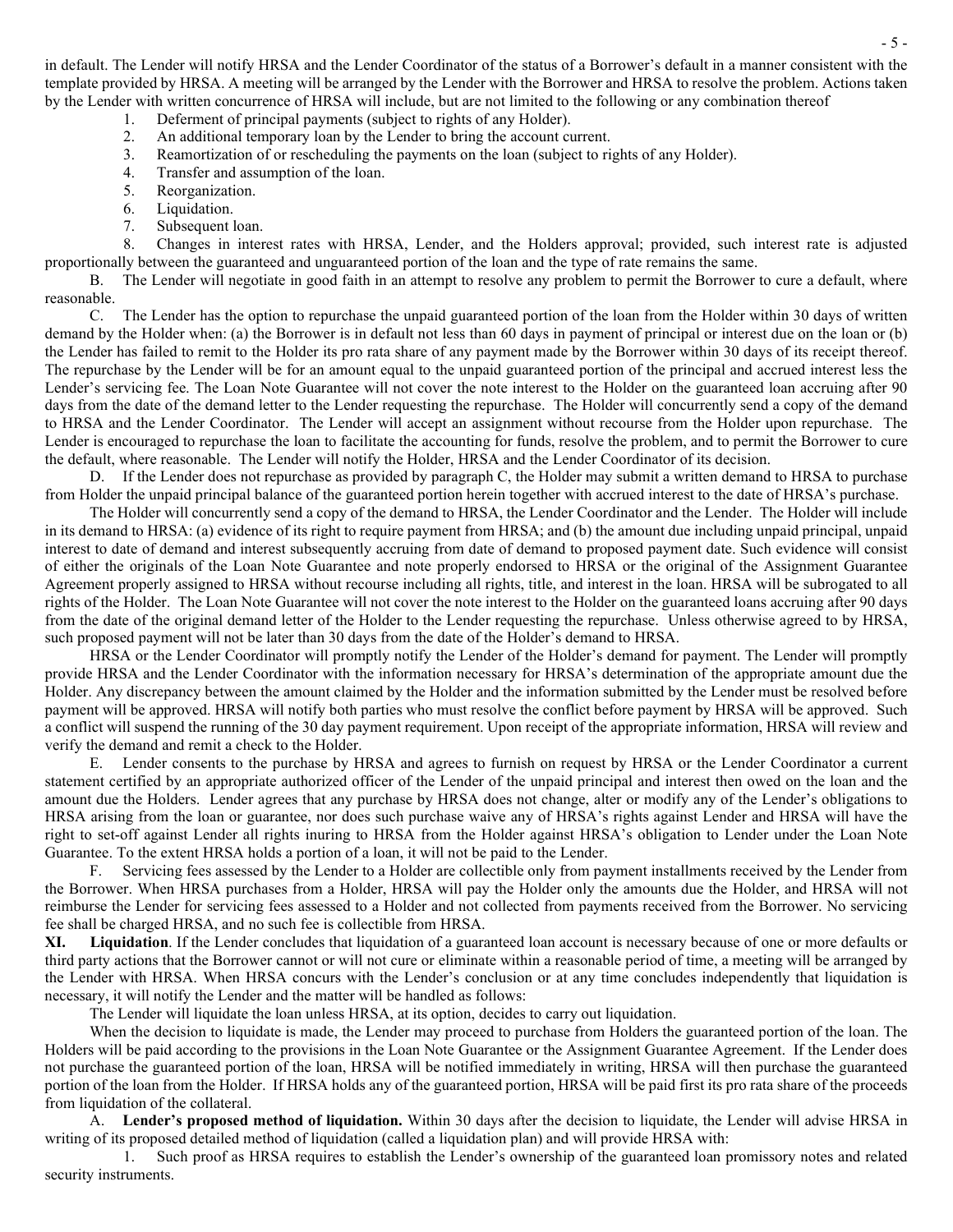Information lists concerning the Borrower's assets including real and personal property, fixtures, claims, contracts, inventory (including perishables), accounts receivable, personal and corporate guarantees, and other existing and contingent assets, advice as to whether or not each item is serving as collateral for the guaranteed loan.

3. A proposed method of making the maximum collection possible on the indebtedness.

4. If the outstanding principal loan balance including accrued interest is less than \$200,000, the Lender will obtain an estimate of the market and potential liquidated value of the collateral. On loan balances in excess of \$200,000, and all other loans regardless of the outstanding principal balance, the Lender will obtain an independent appraisal report on all collateral securing the loan, which will reflect the current market value and potential liquidation value. The appraisal report is for the purpose of permitting the Lender and HRSA to determine the appropriate liquidation actions. Any independent appraiser's fee will be shared equally by HRSA and the Lender.

B. **HRSA's response to Lender's liquidation plan**. HRSA will inform the Lender in writing whether it concurs in the Lender's liquidation plan within 30 days after receipt of such notification from the Lender. If HRSA needs additional time to respond to the liquidation plan, it will advise the Lender of a definite time for such response. Should HRSA and the Lender not agree on the Lender's liquidation plan, negotiations will take place between HRSA and the Lender to resolve the disagreement. The Lender will ordinarily conduct the liquidation; however, should HRSA opt to conduct the liquidation, HRSA will proceed as follows:

1. The Lender will transfer to HRSA all rights and interest necessary to allow HRSA to liquidate the loan. In this event, the Lender will not be paid for any loss until after the collateral is liquidated and the final loss is determined by HRSA.

2. HRSA will attempt to obtain the maximum amount of proceeds from liquidation.

3. Options available to HRSA include any one or combination of the usual commercial methods of liquidation.

C. **Acceleration**. The Lender or HRSA, if it liquidates, will proceed as expeditiously as possible when acceleration of the indebtedness is necessary including giving any notices and taking any other legal actions required by the security instruments. A copy of the acceleration notice or other acceleration document will be sent to HRSA or the Lender, as the case may be.

D. **Liquidation: Accounting and Report**s. When the Lender conducts the liquidation, it will account for funds during the period of liquidation and will provide HRSA with periodic reports on the progress of liquidation, disposition of collateral, resulting costs and additional procedures necessary for successful completion of liquidation. The Lender will transmit to HRSA any payments received from the Borrower and pro rata share of liquidation or other proceeds, etc. when HRSA is the holder of a portion of the guaranteed loan. When HRSA liquidates, the Lender will be provided with similar reports on request.

E. **Determination of Loss and Payment**. In all liquidation cases, final settlement will be made with the Lender after the collateral is liquidated. HRSA will have the right to recover losses paid under the guarantee from any party liable.

1. HRSA will provide a format for calculating all estimated and final loss determinations. Estimated loss payments may be approved by HRSA after the Lender has submitted a liquidation plan approved by HRSA. Payments will be made in accordance with applicable HRSA regulations.

2. When the Lender is conducting the liquidation, and owns any of the guaranteed portion of the loan, it may request a tentative loss estimate by submitting to HRSA an estimate of loss that will occur in connection with liquidation of the loan. HRSA will agree to pay an estimated loss settlement to the Lender provided the Lender applies such amount due to the outstanding principal balance owed on the guaranteed debt. Such estimate will be prepared and submitted by the Lender in a format to be provided by HRSA, using the basic formula as provided on the report except that the appraisal value will be used in lieu of the amount received from the sale of collateral.

After the report of loss estimate has been approved by HRSA and within 30 days thereafter, HRSA will send the

original report of loss estimate for issuance of a Treasury check in payment of the estimated amount due the Lender.

Lender.

 After liquidation has been completed, a final loss report will be submitted by the Lender to HRSA using a format to be provided by HRSA.

3. After the Lender has completed liquidation, HRSA, upon receipt of the final accounting and report of loss, may audit and will determine the actual loss. If HRSA has any questions regarding the amounts set forth in the final report of loss, it will investigate the matter. The Lender will make its records available to and otherwise assist HRSA in making the investigation. If HRSA finds any discrepancies, it will contact the Lender and arrange for the necessary corrections to be made as soon as possible. When HRSA finds the final report of loss to be proper in all respects, it will be tentatively approved.

4. When the Lender has conducted liquidation and after the final report of loss has been tentatively approved:

a. If the loss is greater than the estimated loss payment, HRSA will send the additional amount owed by HRSA to the

b. If the loss is less than the estimated loss, the Lender will reimburse HRSA for the overpayment plus interest at the note rate from date of payment.

5. If HRSA has conducted liquidation, it will provide an accounting and report of loss to the Lender and will pay the Lender in accordance with the Loan Note Guarantee.

6. In those instances where the Lender has made authorized protective advances, it may claim recovery for the guaranteed portion of any loss of monies advanced as protective advances and interest resulting from such protective advances as provided above, and such payment will be made by HRSA when the final report of loss is approved.

F. **Maximum amount of interest loss payment**. Notwithstanding any other provisions of this agreement, the amount payable by HRSA to the Lender cannot exceed the limits set forth in the Loan Note Guarantee and shall not include interest accruing after 90 days from the date of original demand letter. If HRSA conducts the liquidation, loss occasioned by accruing interest will be covered by the guarantee only to the date HRSA accepts this responsibility. Loss occasioned by accruing interest will be covered to the extent of the guarantee to the date of final settlement when the liquidation is conducted by the Lender provided it proceeds expeditiously with the liquidation plan approved by HRSA.

G. **Application of HRSA Loss Payment**. The estimated loss payment shall be applied as of the date of such payment. The total amount of the loss payment remitted by HRSA will be applied by the Lender on the guaranteed portion of the loan debt. However, such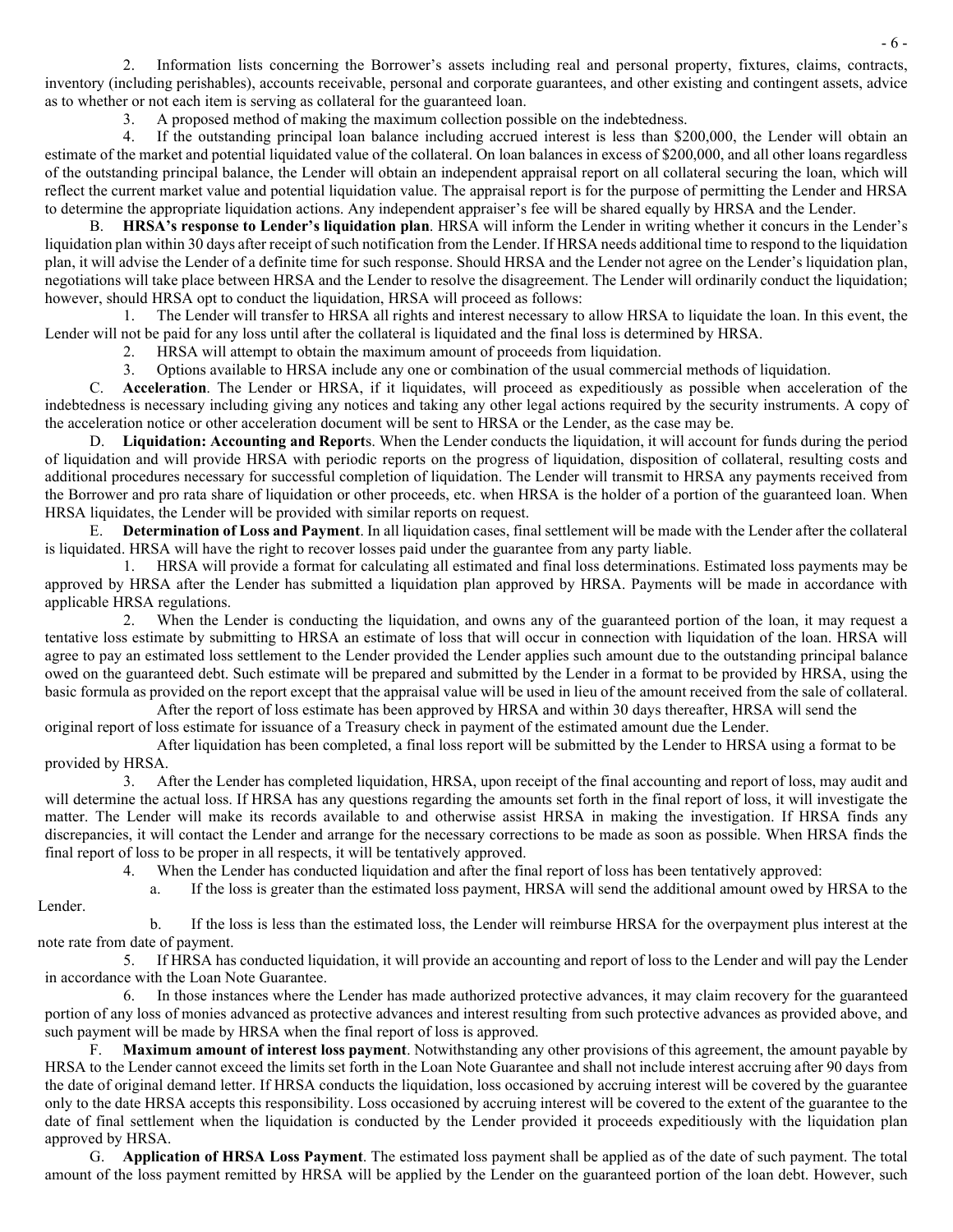application does not release the Borrower from liability. At time of final loss settlement, the Lender will notify the Borrower that the loss payment has been so applied. In all cases a final report of loss prepared and submitted by the Lender must be processed by HRSA in order to close out the files.

H. **Income from collateral**. Any net rental or other income that has been received by the Lender from the collateral will be applied on the guaranteed loan debt.

I. **Lender's Prohibition on Additional Collateral**. The Lender may not acquire, nor require the Borrower to provide additional security, surety or insurance to protect and/or collateralize the loan or any benefit derived by the Lender from this agreement without the prior written consent of HRSA.

J. **Liquidation costs**. Certain reasonable liquidation costs will be allowed during the liquidation process. The liquidation cost will be submitted as a part of the liquidation plan. Such costs will be deducted from gross proceeds from the disposition of collateral unless the costs have been previously determined by the Lender (with HRSA written concurrence) to be protective advances. If changed circumstances after submission of the liquidation plan require a revision of liquidation costs, the Lender will procure HRSA's written concurrence prior to proceeding with the proposed changes. No in-house expenses of the Lender will be allowed. In-house expenses include, but are not limited to, employees' salaries, staff lawyers, travel and overhead.

K. **Foreclosure**. The parties owning the guaranteed portion and unguaranteed portions of the loan will join the foreclosure action or, in lieu of foreclosure, to take a deed of conveyance. When the conveyance is received and liquidated, net proceeds will be applied to the guaranteed loan debt.

L. **Payment**. Such loss will be paid by HRSA within 60 days after the review of the accounting of the collateral.

# **XII. Protective Advances**.

Protective advances must constitute an indebtedness of the Borrower to the Lender and be secured by the security instrument(s). HRSA's written authorization is required on all protective advances that exceed a total cumulative advance amount of \$5,000 to the same borrower. Protective advances include, but are not limited to advances made for taxes, annual assessments, ground rent, hazard or flood insurance premiums affecting the collateral, and other expenses necessary to preserve or protect the security. Attorney fees are not a protective advance.

## **XIII. Additional Loans or Advances**.

The Lender will not make additional expenditures or new loans without first obtaining the written approval of HRSA even though such expenditures or loans will not be guaranteed.

## **XIV. Future Recovery**.

After a loan has been liquidated and a final loss has been paid by HRSA any future finds which may be recovered by the Lender, will be pro-rated between HRSA and the Lender. HRSA will be paid such amount recovered in proportion to the percentage it guaranteed for the loan and the Lender will retain such amounts in proportion to the percentage of the unguaranteed portion of the loan.

#### **XV. [Reserved]**. **XVI. Bankruptcy**.

A. The Lender is responsible for protecting the guaranteed loan debt and all collateral securing the loan in bankruptcy proceedings. When the loan is involved in a reorganization bankruptcy proceeding under Chapters 9, 11, 12 or 13 of the Bankruptcy Code, payment of loss claims may be made as provided in this paragraph XVI. For a Chapter 7 bankruptcy or liquidation plan in a Chapter 11 bankruptcy, only paragraphs XVI B3 and B6 are applicable.

## B. **Loss Payments**

## 1. **Estimate Loss Payments**

a. If the Borrower has filed for protection under a reorganization bankruptcy, the Lender will request a tentative estimated loss payment of accrued interest and principal written off. This request can only be made after the bankruptcy plan is confirmed by the court. Only one estimated loss payment is allowed during the reorganization bankruptcy. All subsequent claims during reorganization will be considered revisions to the initial estimated loss. A revised estimated loss payment may be processed by HRSA, at its option, in accordance with any court approved changes in the reorganization plan. At the time the performance under the confirmed reorganization plan has been completed, the Lender is responsible for providing HRSA with the documentation necessary to review and adjust the estimated loss claim to (a) reflect the actual principal and interest reduction on any part of the guaranteed debt determined to be unsecured and (b) to reimburse the Lender for any court ordered interest rate reduction during the term of the reorganization plan.

b. The Lender will use a template provided by HRSA, to request an estimated loss payment and to review estimated loss payments during the course of the reorganization plan. The estimated loss claim, as well as any revisions to this claim, will be accompanied by applicable legal documentation to support the claim.

c. Upon completion of the reorganization plan, the Lender will complete a template provided by HRSA, and forward it to HRSA.

## 2. **Interest Loss Payments**.

a. Interest loss payments sustained during the period of the reorganization plan will be processed in accordance with paragraph XVI.B.1.

b. Interest loss payments sustained after the reorganization plan is completed will be processed annually when the Lender sustains a loss as a result of a permanent interest rate reduction that extends beyond the period of the reorganization plan.

c. The report of loss will be completed to compensate the Lender for the difference in interest rates specified on the Loan Note Guarantee and the rate of interest specified by the bankruptcy court.

## 3. **Final Loss Payments**.

a. Final Loss Payments will be processed when the loan is liquidated.

b. If the loan is paid in full without an additional loss, HRSA will close out the estimated loss account at the time notification of payment in full is received.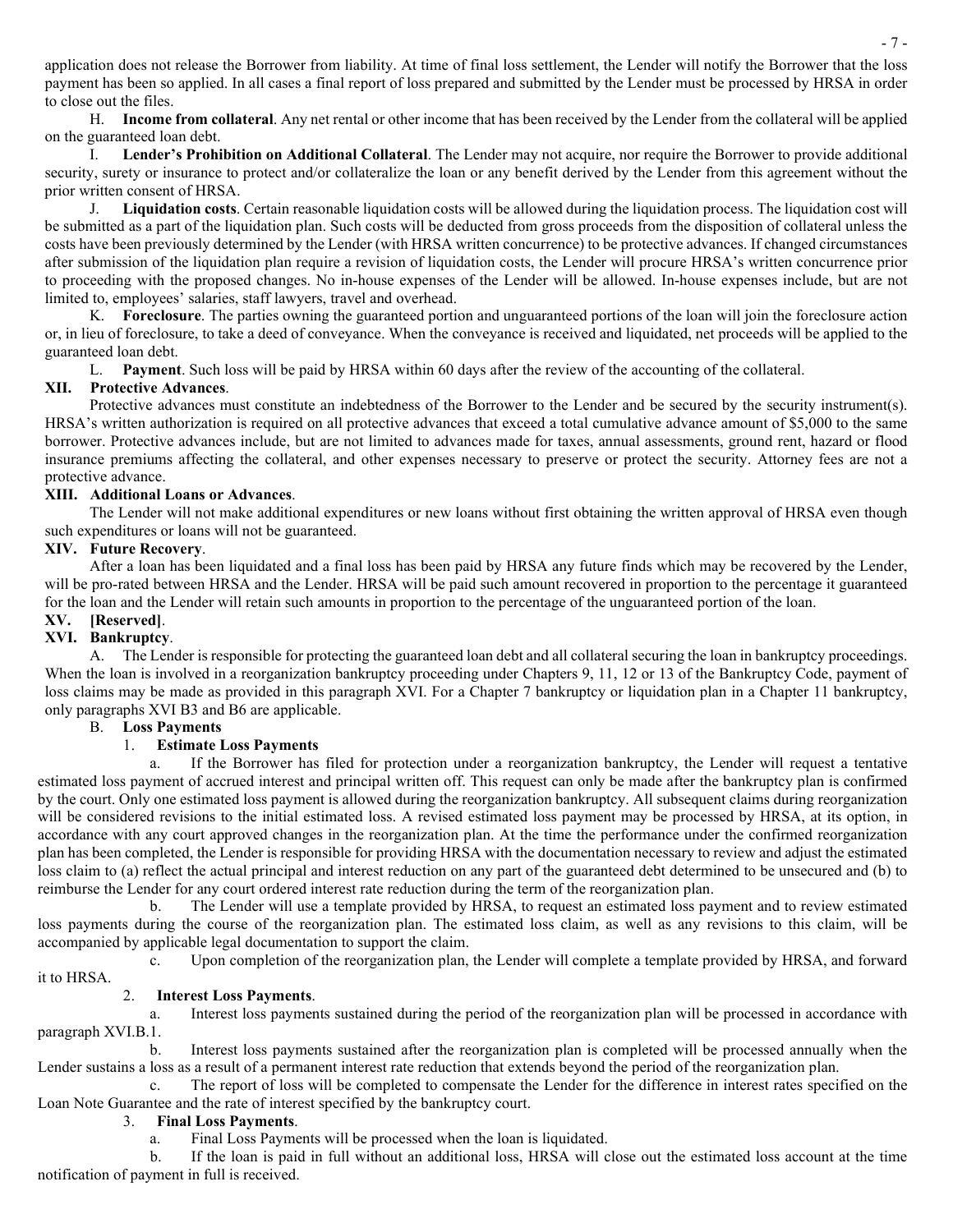4. **Payment Application**. The Lender must apply estimated loss payments first to the unsecured principal of the guaranteed portion of the debt and then to the unsecured interest of the guaranteed portion of the debt. In the event the bankruptcy court attempts to direct the payments to be applied in a different manner, the Lender will immediately notify HRSA.

5. **Overpayments**. Upon completion of the reorganization plan, the Lender will provide HRSA with the documentation necessary to determine whether the estimated loss paid equals the actual loss sustained. If the actual loss sustained, as a result of the reorganization, is greater than the estimated loss payment, the Lender will submit a revised estimated loss in order to obtain payment of the additional amount owed by HRSA to the Lender. If the actual loss payment is less than the estimated loss, the Lender will reimburse HRSA for the overpayment plus interest at the note rate from the date of the payment of the estimated loss.

6. **Protective Advances.** If approved protective advances were made prior to the borrower having filed bankruptcy, as a result of prior liquidation action, these protective advances and accrued interest will be entered on the report of loss.

#### **XVII. Debt Write-down**.

The maximum amount of loss payment associated with a loan which has been written down will not exceed the percent of the guarantee multiplied by the difference between the outstanding principal and interest balance of the loan before the write-down and the outstanding balance of the loan after the write-down. The Lender will use a template provided by HRSA to request an estimated loss payment to receive its pro-rata share of any loss sustained.

# **XVIII.Other Requirements**.

This agreement is subject to all of the requirements of the Program, and any future amendments of these regulations not inconsistent with this agreement. Interested parties may agree to abide by future HRSA regulations not inconsistent with this agreement.

## **XIX. Execution of Agreements**.

If this agreement is executed prior to the execution of the Loan Note Guarantee, this agreement does not impose any obligation upon HRSA with respect to the execution of such contract until such time as the Loan Note Guarantee is executed by HRSA. HRSA in no way warrants that such a contract has been or will be executed.

#### **XX. Notices**.

Any notice or other communication in connection with this agreement shall be in writing and delivered personally or by certified mail, postage prepaid, return receipt requested, or by a nationally recognized overnight courier services, and if mailed, shall be deemed to have been given upon receipt, or if delivered personally, on the date delivered, or if by overnight courier, on the first business day after deposited with such overnight courier. Any such notice or communication shall be addressed to a party hereto as provided below (or at such other address as such party shall specify in writing to the other parties hereto in accordance with the provisions hereof):

| if to HRSA: | Health Resources and Services Administration             |
|-------------|----------------------------------------------------------|
|             | Bureau of Primary Health Care                            |
|             | Office of Policy and Program Development                 |
|             | 5600 Fishers Lane                                        |
|             | Rockville, Maryland 20857                                |
|             | Attention: Health Center Loan Facility Guarantee Program |
|             |                                                          |
|             |                                                          |

 $\overline{\phantom{a}}$  , which is a set of the set of the set of the set of the set of the set of the set of the set of the set of the set of the set of the set of the set of the set of the set of the set of the set of the set of th

 $\frac{1}{2}$  ,  $\frac{1}{2}$  ,  $\frac{1}{2}$  ,  $\frac{1}{2}$  ,  $\frac{1}{2}$  ,  $\frac{1}{2}$  ,  $\frac{1}{2}$  ,  $\frac{1}{2}$  ,  $\frac{1}{2}$ 

if to the Lender:

If to the Lender Coordinator:

## **XXI. Program Eligibility**.

The Lender represents, warrants and covenants to HRSA that on the date hereof, the Lender: (1) is not currently debarred or suspended from participation in any Unites States Government contracting program, or, to its knowledge, delinquent on any debt owed to the United States Government or any agency or instrumentality thereof; and (2) is regulated by a federal financial institutions regulatory agency or has otherwise been approved by HRSA as a lender eligible to participate in the Program. The Lender agrees that if any of the foregoing representations, warranties or covenants proves to have been incorrect or untrue as of the date hereof HRSA's obligations under this agreement shall cease and terminate.

## **XXII. Certain Program Participation Criteria and Covenant**.

A. For so long as this agreement is in effect, the Lender agrees that it shall:

a. have a continuing ability to evaluate, process, close, disburse, service and liquidate the loan (except as such rights may be limited by the terms of this agreement);

b. be supervised and/or examined by a Federal regulatory authority; and

c. provide to HRSA and/or the Lender Coordinator, not later than 15 days after a written request therefor, copies of all records and documents relating to the loan reasonably requested by either of them.

B. The Lender further agrees and acknowledges that:

a. HRSA or its designee shall review and document the Lender's continuing eligibility for prospective participation in the Program at least every 2 years in accordance with HRSA's then current monitoring and evaluation procedures; and